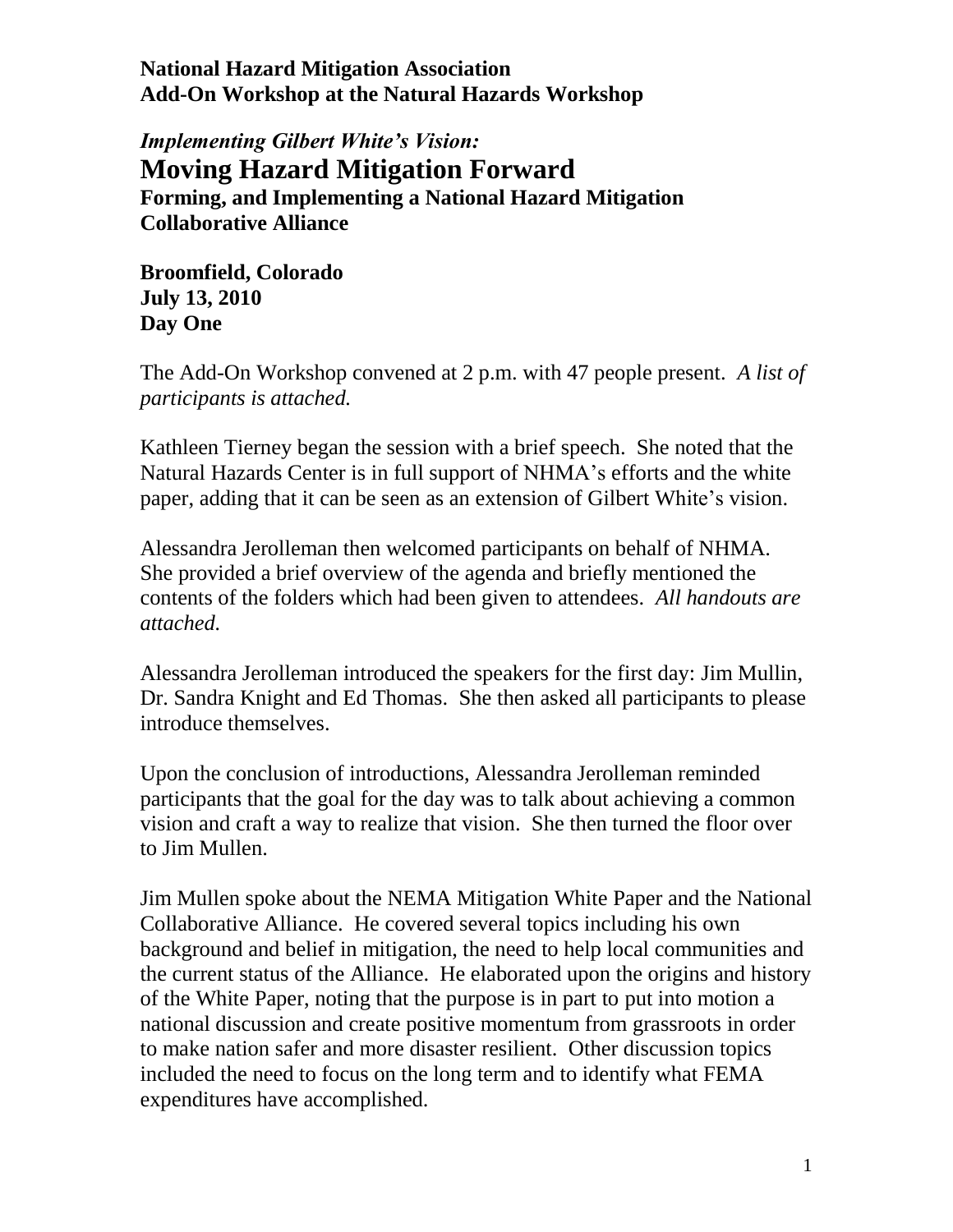Jim Mullen described his experience with Project Impact and the value of empowering locals. He suggested that local government should be encouraged to demand mitigation funding because they have become convinced that mitigation will make their constituents safer and their town more resilient.

Alessandra Jerolleman then introduced Dr. Sandra Knight.

Dr. Sandra Knight began by discussing her review of the White Paper. She expressed her appreciation of the document, noting that it may be a starting point for the FEMA strategic plan in mitigation. She spoke of the value of broader collaborative partnerships, dealing with all hazards, and the need for communities to drive federal policy.

Dr. Knight described the need to strive for common or symbiotic objectives, such as combining green and mitigation jobs. She added that it is necessary to show that progress is being made, to demonstrate some quick wins and take credit. She mentioned that she wants to look at how we can align some of these federal policies, describing a sustainable planning grant from HUD.

Dr. Knight noted that FEMA needs to work on communicating risk and on creating a body of mitigation tools. She added that it is crucial to emphasize incentives. Regarding the Alliance, she noted that it seems like a great idea, and that she was interested in hearing the discussion. She also mentioned Project Impact and suggested that perhaps it should be dusted off, repackaged and rolled out again.

Dr. Knight suggested that FEMA needs a strategic plan, and suggested looking at guiding principles and then fleshing out objectives. The three principles are enhancing credibility, valuing people and relationships and advancing sustainability.

Alessandra Jerolleman then introduced Ed Thomas.

Ed Thomas discussed the challenges with getting the Add-On put together and thanked the Natural Hazards Center. He described the White paper as an incredible document that needs to be refined and then implemented. He went on to share his background and road to becoming involved in hazard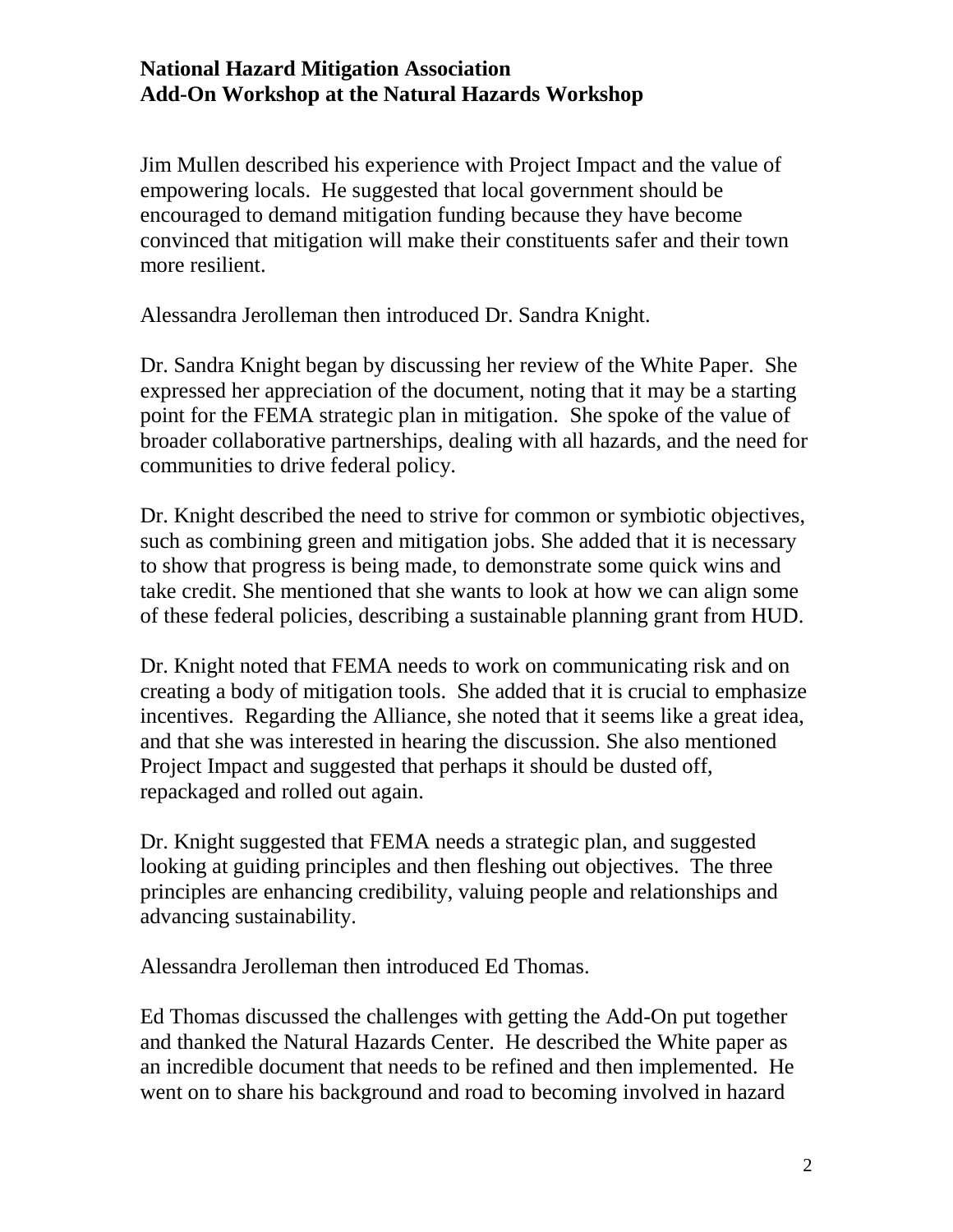mitigation. He described the shift from an attitude that hazard mitigation interferes with swift disaster recovery, to a growing acceptance of the value of mitigation.

Ed Thomas described the various organizations which are not speaking in favor of hazard mitigation including APA, ASPA, ABA and ASCE. He described a way forward, when we think of development or redevelopment or all our efforts – that we always think of it in terms of no adverse impact hazards management for our future. He then suggested that the next step beyond not harming people is to look at how to make things better for them. He described the successes of the flood program and suggested that progress needs to be made on other hazards.

Ed Thomas noted that he had worked about 200 disasters for FEMA and seen the changes in the flood program over time. He also described successes with fire loss, suggesting that if we can figure how to harness economic forces and the male ego, we can transform this nation over a long period of time.

Alessandra Jerolleman then opened the floor to questions.

Jim Murphy noted that some speakers at the Natural Hazards Workshops had appeared to take the attitude that the oil crisis was an example of community versus big business, but that one of the most important influences is our profit culture. He suggested that there must be a way to capitalize on that.

He then discussed the White Paper, observing that it emphasizes cooperation. He suggested three additional groups be added: reinsurers, chambers of commerce and investment banking.

Jim Mullen described the involvement of some reinsurance folks in the White Paper and suggested that NHMA is welcome to sign on as well. He noted that the Alliance is a work in progress and there are a lot of discussions going on.

Jim Schwab then visited the issues of profitability, observing the difference between short term and long term profitability. He described **a** timber company representative advocating stronger zoning and subdivision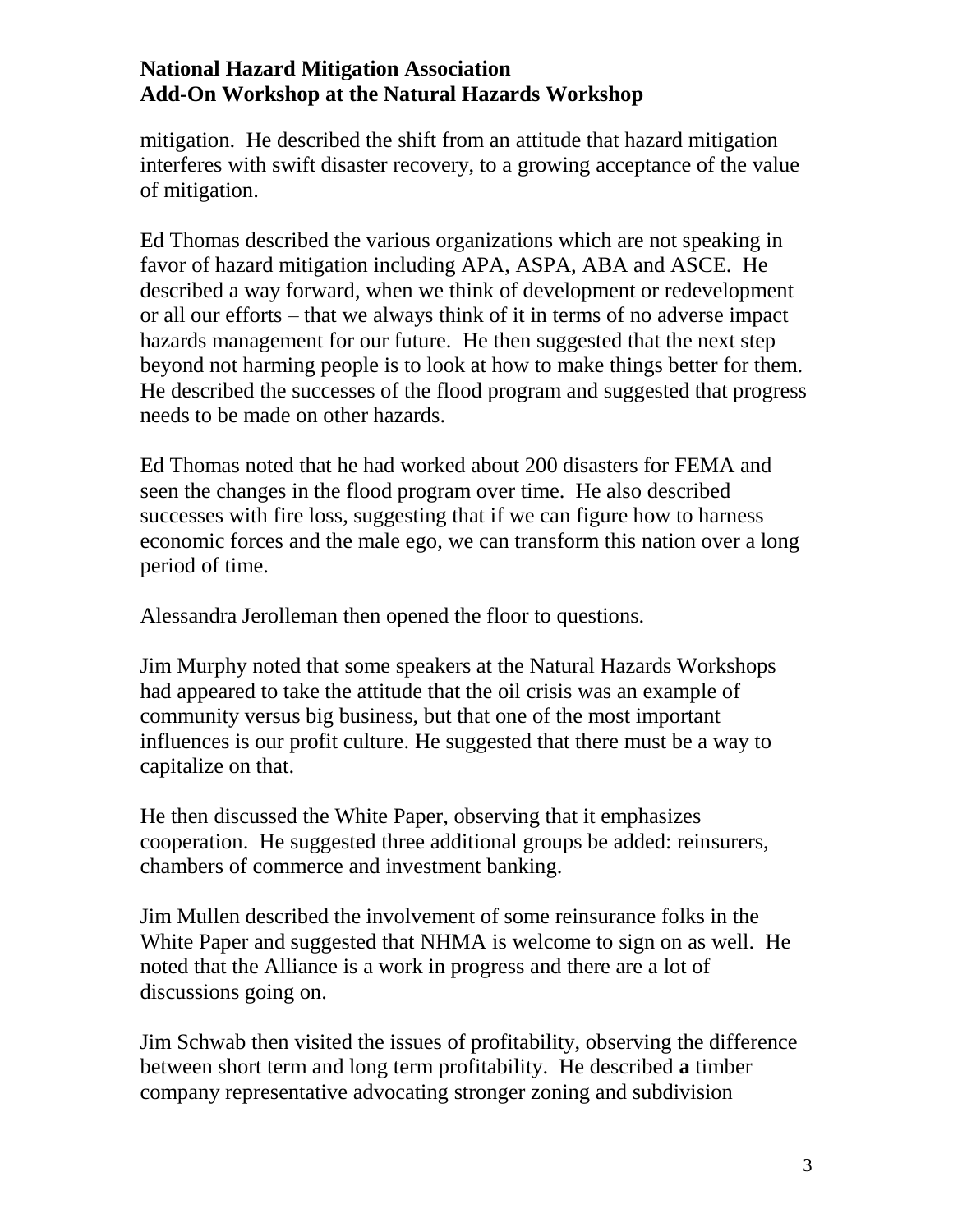standards for places they were selling off, because they didn't want that legacy left behind. In politics, he described the same thing, the challenge of the attitude that disasters will not take place in my term of office.

Dr. Knight responded there is a need to look at life cycle planning, and that when we set up these plans, we have to think about the life cycle cost. She gfsuggested that we tend to think of mitigation as an alternative that costs more on the front end and not of long term costs. She then added that there are examples of people willing to take the risk.

Dick Krajeski brought up the religious community and described how they are working to help the poor. He described Grand Bayou as an example that mitigation is alive and well in the religious community, adding that the people in the pews have a great deal of power. He then brought up Project Impact as a program that had done important things and suggested that data needed to be gathered. He asked the research community to assist with this and show the positive results of citizen involvement.

Jim Mullen spoke about Project Impact in Seattle, noting that while it was difficult to get data, some jurisdictions had kept the program going. He also described some of the challenges that Project Impact faced, including the fact that it was begun by a charismatic leader and therefore affected by politics.

Dave Hall noted that it is important to be able to make a longer connection in the long haul.

Tim Lovell brought up the example of Tulsa Partners, observing that a charismatic leader is not enough. He suggested that instead of an attitude of government versus the private sector, it is critical to include the private sector and nonprofits, observing that leadership arises from the mix.

Tim Lovell provided an example of a group working on sustainability and disaster resistance, and asked if FEMA has considered integrating hazard mitigation planning into sustainability planning. He mentioned a model for that shared by Canada, which he has been asked to pilot.

Dr. Sandra Knight responded that she wanted to move in that direction but that there are challenges related to statutory boundaries. She suggested that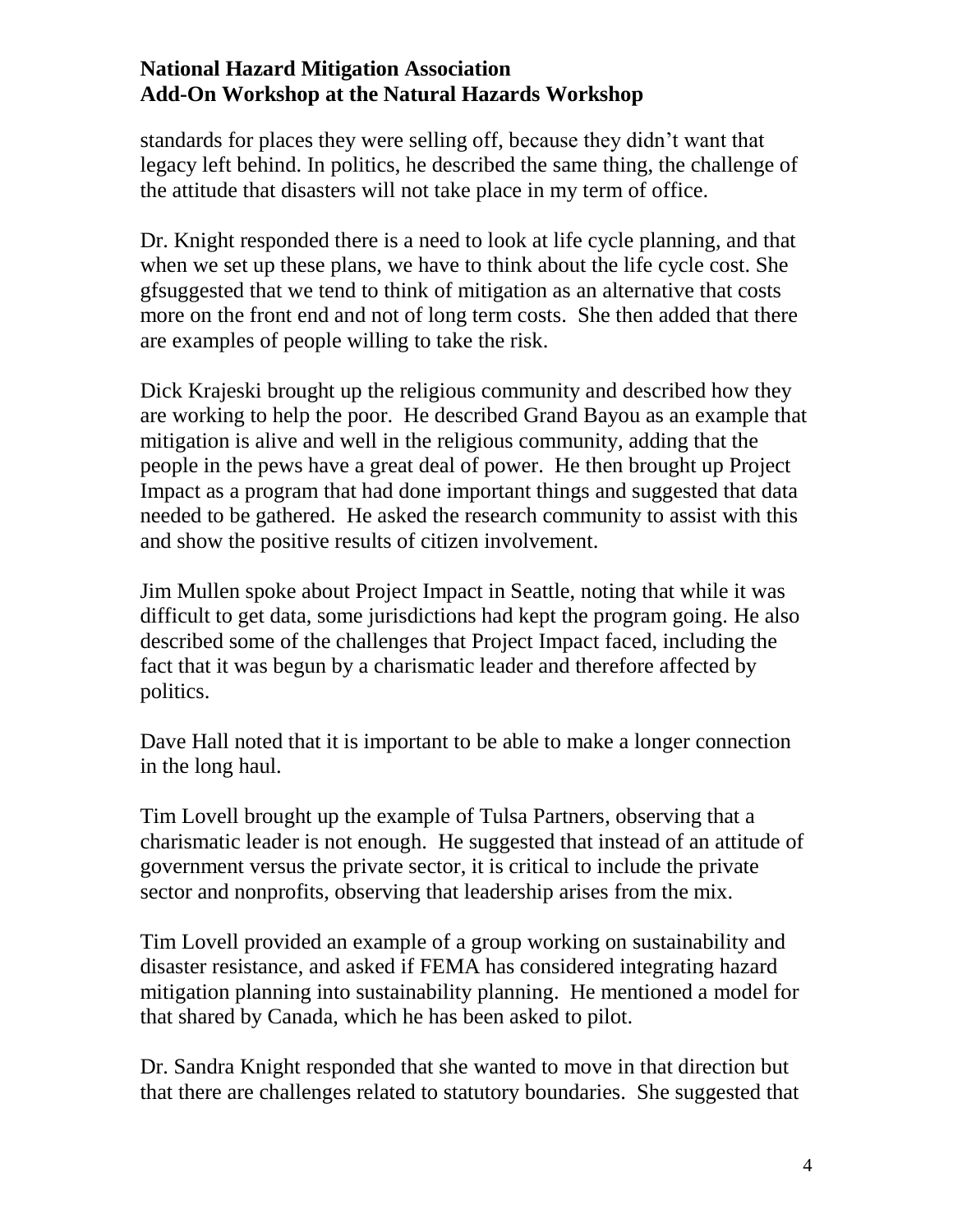working with HUD to connect the dots would be very important, and that it is necessary to show that hazard resilience is cost effective in the long haul.

Diana Coho commented that some folks had been asking why a multi-hazard group, such as NHMA is necessary. She then made several suggestions including working with DOT to translate some of their work in stakeholder involvement and outreach at the grassroots level to mitigation. She suggested that an International Committee might be of value, as well as a focus on tribal involvement.

Diana Coho talked about the need for a broader agenda that state emergency management. Regarding the private sector, she noted that many people approach the private sector in search of money, but that there are often more beneficial contributions that the private sector can make. She suggested involving them in the planning process, because they have a stake and resources and know what they own.

Jim Mullen responded that the private sector has been very willing to help in his experience. He cited Safeway as an example, noting that their first job is to keep their store open and their employees, but that then they are willing to help. He added that there is not that great of a difference between public and private, and that we just need to talk to the right folks.

Gina Wightman observed that we don't want to minimize post disaster mitigation, stating that her community finally acted following Isabel. She noted that benefits can accrue to the community and to the private sector as well. She stated that pre-disaster mitigation initiatives are excellent, but we can't let those post-event opportunities be neglected.

Dr. Sandra Knight responded that it is critical that we think post and pre disaster. She described the need to save lives and property, but also the importance of critical infrastructure. She suggested the need for postdisaster plans pre-disaster.

Darrin Punchard expressed his agreement with Dr. Knight. He described his experiences as the SHMO for North Carolina, and a series of acquisitions following flooding. He suggested that translating the idea and passion for mitigation down to where the rubber meets the road is a role for NHMA. He asked **h**ow can we address and create markets to make this happen? When